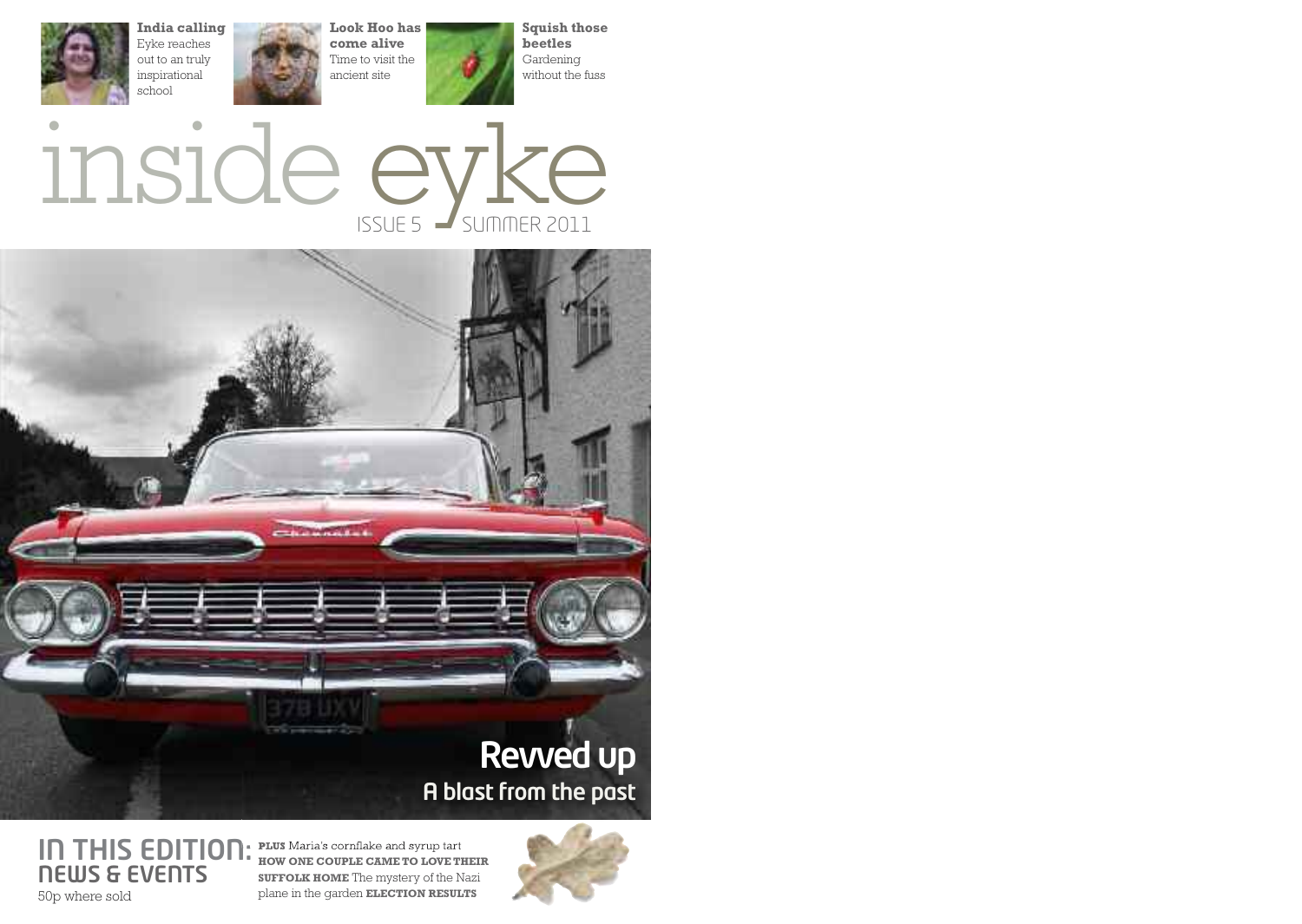

Have your hair done in the comfort of your home

Tel 01394 380 541

### HERITAGE COAST *Cabinet Makers Ltd*

*Kitchens • Bedrooms • Studies*

*Mark Pearce* 07889 993450 *Paul Andrews* 07889 993 451

Blacklands Cottage Blacklands Lane Sudbourne Suffolk IP12 2AX

www.heritage-coast.co.uk mark@heritage-coast.co.uk





# EDITOR's letter

**Planning No.C10/3239** for 'Change of use of buildings and moving a section of fence' may sound fairly innocuous but with documents of some 1000 pages this is a very serious application that will have irrevocable effects on the village of Eyke.

A meeting was held on the 20 April at Suffolk Coastal District Council Chambers to discuss some of the issues. Four of your Parish Councillors

attended the meeting no traffic generation factors have been assessment on the – Canda Atkinson, Isabelle Abu-Hejleh, MervinWhitmore and included for the Cold War Museum

me.The meeting was well chaired and appeared to be constructive.We were pleasantly surprised that SCDC planners seemed to be listening to us – but listening is one thing,doing is another!

What became very clear was that the Traffic Assessment, which is an integral part of the Bentwaters Master Plan, is woefully inadequate and is not fit for purpose.

The planning statement states that a planning application is soon to be made for a Waste Transfer Station. However no traffic generation factors have been included in the Traffic Assessmentfor aWasteTransfer Station.

No traffic generation factors have been included for the ColdWar Museum for which the owners have planning permission to operate seven days per week – not forgetting that the Cold War Museum is continuing to develop and expand with a view to increasing tourism in the area.

There are no traffic figures for the Power Station which will generate some 54,000 tonnes of materials going into and out of Bentwaters.

Furthermore there is no mention of traffic generation figures for Phase 2 of Bentwaters Parks.

The Bentwaters ParksTraffic Assessmentis

little more than a traffic statement based on assumptions and two days of observations. This is not acceptable.Whether to deliberately mislead or by simple forgetfulness vital traffic figures have been left out. Questions must be asked of Suffolk County Council Highways and SCDC who do not seem to be picking up on these important issues.

Such is the concern over this 'traffic assessment'that Eyke Parish Council have appointedTMS Consultancy to carry out an independent traffic

> Bentwaters Parks application so that open and honest facts

of the realities of this application can be appreciated.

Hours of operations at Bentwaters are to be considered however these must be sensible for both the village and the operators at the site.We are not against reasonable development at Bentwaters butit has to be balanced, taking into account the limitations of the existing infrastructure, the effects of traffic on the village, the difficulty of exiting Castle Hill and Creasy Hill, plus the very real fact that in part of the village pedestrians have to walk in the road with the traffic!

#### **Elsewhere...**

Inside Eyke is one year old and has been a great success, and for this thanks must go to a small band of dedicated folk which includes Isabelle Abu-Hejleh,Katy Bell,Judy Clements,Clive Boot and those who have contributed articles with little or no arm twisting – Ann Downing, Ken Cook, Simon Sutch and others without whom there would be no magazine.

But we do need people to give us their ideas, suggestions, articles and stories if the magazine is to continue so please help us to keep it going.

Send articles to 195The Street, Eyke or emailto insideeyke@hotmail.co.uk **❉**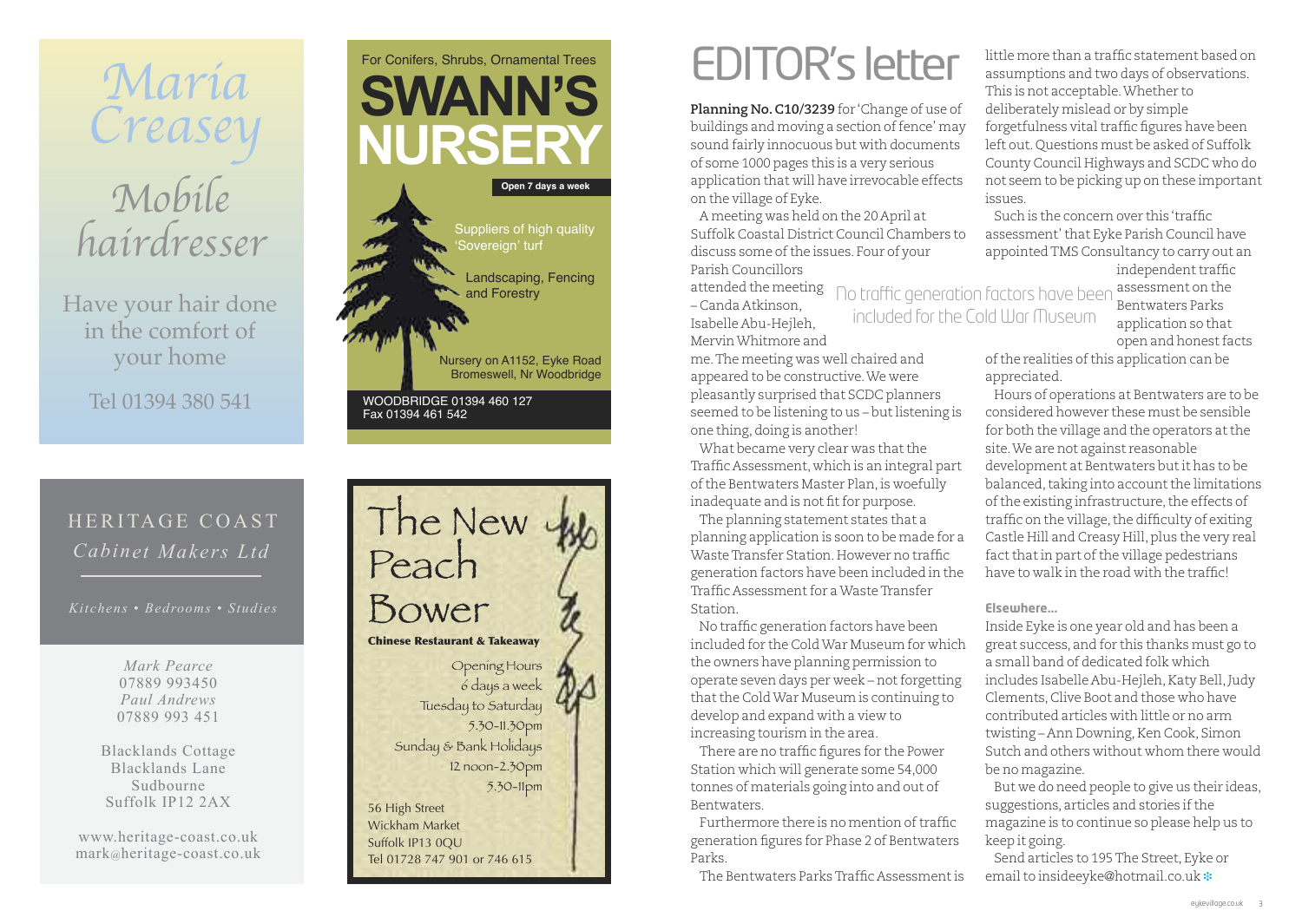### Dear Editor

Firstly,may I congratulate you and your team on the production *Inside Eyke*.I hope everyone in the village enjoys it as much as we do. As relative newcomers, we find all the articles on Eyke's past extremely interesting.

I have recently been pondering the future ofthe recreation ground.I was wondering if, through the magazine, we could promote a debate in the village over its use.I have heard several suggestions including: an adventure playground, allotments, an obstacle course for dogs, BMX track, reinstatement of the annual cricket match (some levelling would have to be done to prevent twisted ankles!), and mini football pitch. Is there any interest in this subject?What does the Parish Council feel is the future for that area?

Ithink *Inside Eyke* might be a useful medium for villagers to air their opinions on various topics.

So come on Eykians – use your magazine! **Jenny Groom**

# **David Houchell**

### **BUILDING DESIGN CONSULTANT**

For all your Planning **Requirements** New Buildings, Extensions Disabled Facilities Advice and Reports

*Weekend appointments available for initial consultations*

#### (01394) 388 388

Website: www.houchell.com E-mail: enquiry.houchell@btinternet.com

#### **Eyke Primary School Community Lunch 16 June 2011**



Following the success of Mother's Day and Easter lunches, which saw Maria Hassan serving over 250 lunches over two days, Eyke Primary

school and Maria would now like to invite members ofthe community to join them for lunch onThursday 16 June at 12 noon.The menu is as follows:

Roast Lamb withYorkshire pudding or Vegetable bake

Roast potatoes, cauliflower and carrots. Salad selection

Vanilla and chocolate marbled sponge served with chocolate sauce or fruit The cost of the meal is £3.17 and can be booked by calling 01394 460 328 or popping into the school (please book by 13 June. They would really love to see as many of people as possible so go along and have a fantastic nosh.

#### Do you enjoy working inside and outside? Do you have 3 hours spare a week? Do you enjoy working with children?We need a'dinner lady', MDSA to join our team on a Tuesday, Thursday and Friday lunchtime. Lunchtime is a very important time for our children as it is the time when they can relax and play with friends. Good supervision and help is Eyke CEVC Primary School: Dinner Lady required

vital for success, when children have a good lunch break they are able to learn better in the afternoon, so we really value the work our MDSAs do for our children. If this sounds like something you would like to do to support your local primary school please contact me on 01394 460328 or drop in to school to pick up an application pack. All posts where adults have access to children are subject to pre-employment CRB checks. **MrsWendy Kelway, Headteacher**

### Save the date! Village Fete 17 July 2011



The Fete this year will be held on the 17 July and thanks to the generosity and kindness of the Brigginshaw family will, once again,be held in the Old Rectory Garden at 2.30pm.

All the old favourites will be there including, Cake, Produce andWhite Elephant stalls,Teas, a Barbecue, Tombola and other games of skill and chance.There will be Live Music and a Bouncy Castle for the smaller children.

MervynWhitmore will be looking after the Grand Summer Draw, tickets for which will be available in late

May.If you can sell some ofthese away from the village it would be a great way of boosting funds which, again this year, will be shared between the Village Hall and the Church. If any one has any fresh ideas please let me know and we will do our bestto incorporate them.**Mike Fisher 01394 460 494**



**» EVENTS** Meetings of the Parish Council are held at the Village Hall and all are welcome to come along. You can read minutes from previous meetings and future agendas by visiting the Eyke village web site at [www.eykevillage.co.uk](http://www.eykevillage.co.uk) – just click Parish News

Have you checked out Eyke and the surrounding areas on the BBC's Domesday Reloaded project? In 1986 the BBC published the Domesday Project with over one million people contributing to a digital snapshot of the country, which is now online at http://www.bbc.co.uk/history/domesday

### **Syrup and CornflakeTart Maria Hassan**



After an absence of several years this delicious pudding is back on the menu in Suffolk schools,

It was on the menu yesterday served with strawberry sauce, smiles and requests for seconds confirmed it is as popular as ever.

Ingredients 150g butter or margarine 300g self raising flour Cold water approx 40ml 150g golden syrup 100g cornflakes 50g margarine or butter 150g raspberry jam Make up the pastry and line a tart tin. Prick pastry and bake cases blind for approx 20 minutes on gas 6 or 180c. Melt the butter and syrup and stir in the cornflakes. Spread a thin layer of jam over the pastry case and place cornflake mixture on top Return the tarts to the oven for 5 mins to allow mixture to set. Serve warm with custard or ice cream.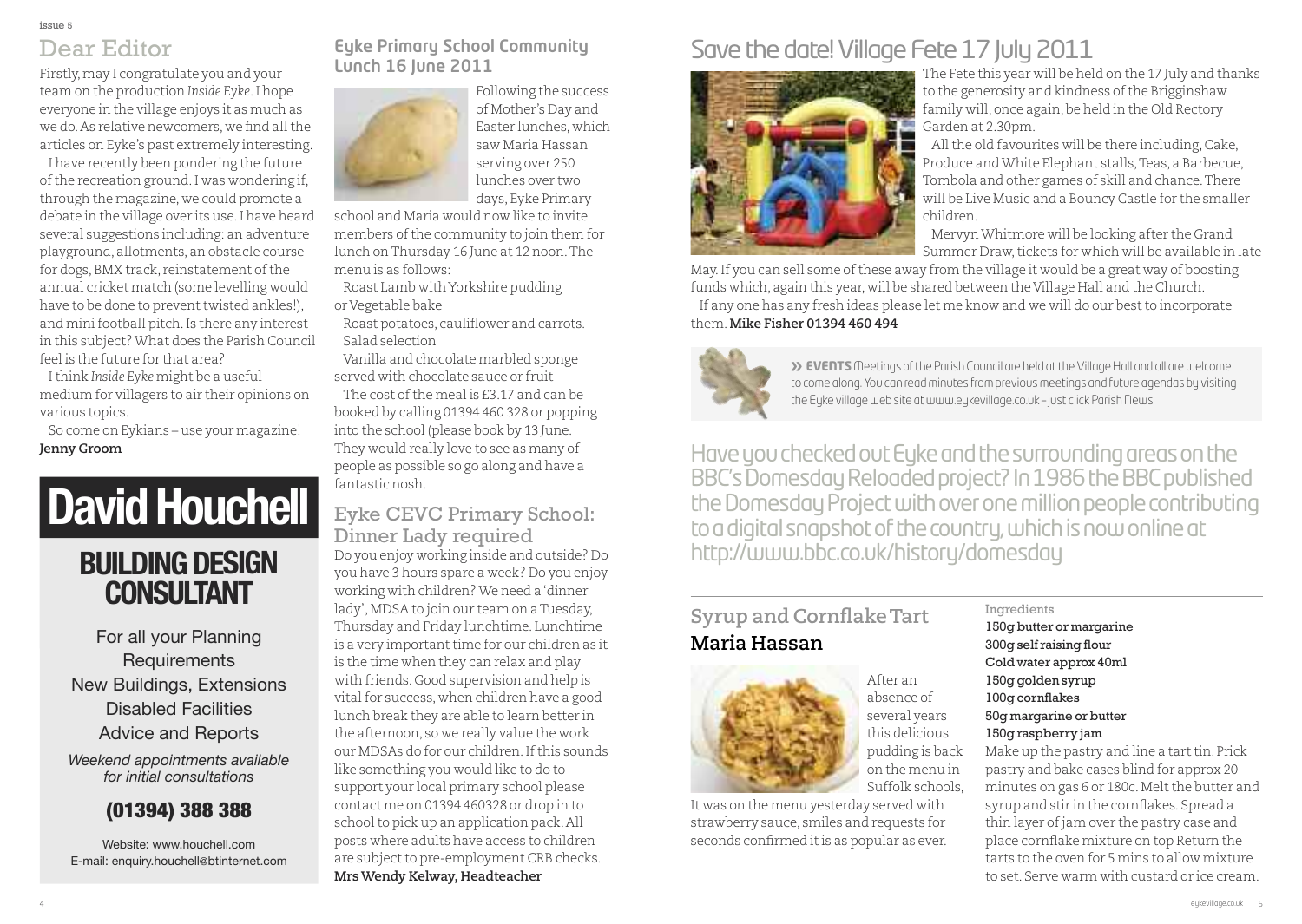

## JimPearce's59Chevy

hat other car can be recognised as quickly as the '59 Chevy? Batwings, cat-eye tail lights and hat other car can be recognised a<br>quickly as the '59 Chevy?<br>Batwings, cat-eye tail lights and<br>brows over the headlights are all part of the last car designed for GM by Harley Earl.

One thing about the '59 Chevy is that it demands attention.Chevrolets are loved the world over – indeed songs have been written about them to prove it, such as Billy Jo Spears '57 Chevrolet.

Many of us living in Eyke will have seen Jim Pearce driving his pillar-box red, 4-door 1959 Chevrolet Impala sedan along The Street, so it is no surprise to hear that Jim is very proud of his too.

The Chevrolet Impala has a V8 4.6 litre engine with 283 cubic inches and a rating of 185-290hp.It weighs 3,620 pounds and has a top speed of 130 mph.There were 65,800 Impalas built, costing US\$2,693 at the time.

They are now a collector's item and very much sought after, commanding high prices. Jim talked about his car saying"the car was imported from the USA as a wreck and fully restored by Eric Kinnard from Sudbury.It took him four years to complete.Two years ago I purchased the car from Eric as seen.

"Since having the car Peggy and I have been to several car shows around the counties and the car always gets lots of attention from the public and the photos taken are very popular.The Chevy is also available for different occasions such as weddings and other events. I get great enjoyment from driving such a great car, every ride is a pleasure." **❉**

**Should you be interested in hiring Jim's Chevrolet, you can call him on 01394 460 700.**





### **The Saxmundham Dance**

We went to a dance at Saxmundham last week In the rain, the hail, the snow and the sleet. The dancing was good and we laughed a lot too When my packet of Fybogel fell down the loo. I plucked up courage and with calm dexterity Retrieved the package from out of the lavatory.

We danced some more round and round the hall,

There were quicksteps and waltzes and that's not all.

Mary our caller was clear with instructions, But we didn't listen and that caused ructions. Some going this way and others that, It's all very simple if you know what you're at.

At nine o'clock we stopped to rest, John the quiz master put us to the test. A couple of quizzes are fun for sure, We'll win maybe next time when we know a bit more.

Time to dine, each took a plate, Sandwiches, cakes, pies and biscuits we ate. Whoops, there goes my New Year resolution, Must take better care of my constitution. Some kindly folk made the coffee and tea, Cheers for them all one, two, three.

Won a good raffle prize, could hardly believe our eyes,

Two well used mugs and some tea out of date That should have been ditched in 2008!

Back to the dancing, it's not serious stuff, By then end of the evening we were all out of puff.

Mary said"I hope you're all pooped" Claudette said"not quite, someone dropped their Fybogel down the loo. We wished a safe journey home and said our

good nights

And on the drive back put the world to rights. Dave drove carefully through the snow And got us all safely home you know. **Janette Stangoe,Williams Close**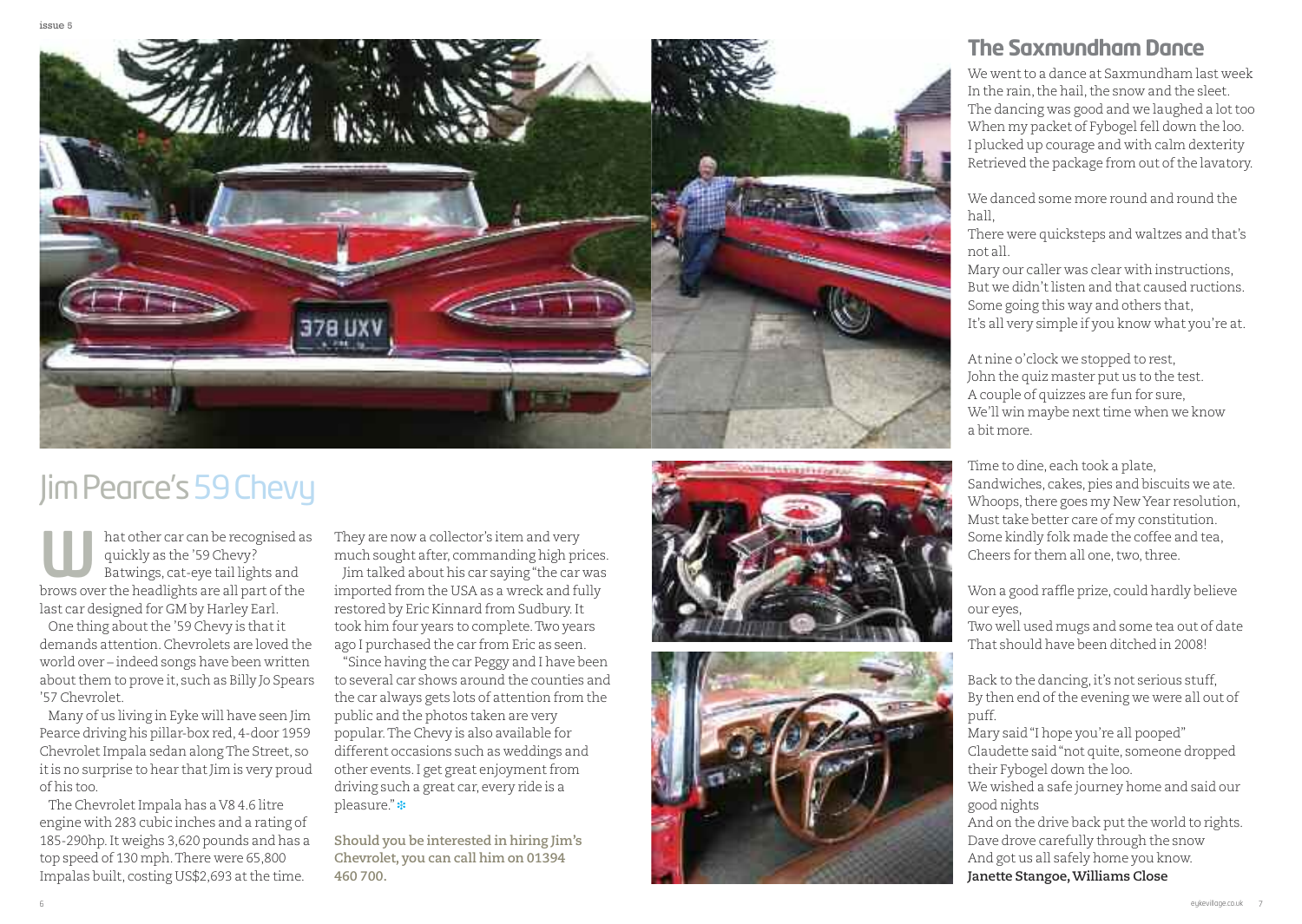

## Experience Sutton Hoo in a different light

This year another exciting chapter in the story of the Sutton Hoo ship burial is unfolding – visitors will be taken on a journey back to the night of the great king's entombment. Since the Sutton Hoo exhibition first opened in 2001 visitors have been spectators to this fascinating phenomenon, viewing the spectacular recreation ship - and its fascinating contents -from afar.

Yet now, for the first time, visitors to Sutton Hoo will be able to experience the sights, sounds and smells of that fateful night as they pass through the impressive burial chamber by candlelight to pay their last respects to the king. With the crackling of the bonfire and the smell of wood-smoke in the air visitors will be transported back to AD 625.

The king, surrounded by his most prized possessions,is laid in state.Now you can be one of the privileged few to witness the mighty king before his incarceration and experience the atmosphere as he is laid to rest.

Tranmer House has also proved hugely popular with visitors of all ages since it was opened up last season.With the gramophone playing,magazines to read and furniture to relax on, everyone is made to feel welcome. If you haven't yet had the chance to make yourself at home in Mrs Pretty's beautiful residence then there are some exclusive opportunities this season to do so.

On May 22 you can be transported back in time to the 1930s and enjoy high tea and dancing in the drawing room.Or if you want to revel in the nostalgia of the 1940s why not come to ourWartimeWeekend, Sat 11 – Sun 12 June and discover life on the home front



with live music, vintage cars, dancing, village games and tastings of wartime food.

Experience Sutton Hoo in a whole new way this year!

Call 01394 389 700 for general enquiries or 01394 389 714 if you are interested in upcoming events.

**❉ Martin Atkinson &Toria Morris**



## Clive Boot Glorious gardening!

A year has passed since we walked into the garden together and I hope you've

enjoyed your garden as much as I have mine over the past 12 months. Perhaps you have been encouraged to introduce new plants and ideas though this is not easy in a drought! It appears April in our region has

been the driest and warmest since

records began and atWisley,Headquarters of The Royal Horticultural Society they've had the driest spring for over 40 years.The consequence is that everything is flowering about two weeks earlier than usual

Butlet's take a look at clueless watering! where water, that precious commodity is often misused by many gardeners who kill new plants by either drowning them or letting them dry out too much, too often.

Over watering is one of the biggest mistakes in the garden.Obviously those who have already planted up tubs, pots with summer bedding (hopefully fully hardened off) will need to continually water – the East wind combined with sunshine has been very drying.Where bushes and shrubs are concerned, concentrate water on those planted within the last couple of years. Hopefully most of the others will survive the drought.

I mentioned in the Spring Edition how the climate affects our plants, but sometimes it's a simple question of wrong plant – wrong

place! Make sure you buy plants that fit the conditions in your garden and knowing whether they need sun or shade, dry or moist soil – and then providing those conditions will go a long way towards success.

One plant that detests dry sandy soil is Agapanthus, so they make good subjects for pots and tubs.Contrary to gardening folk law for optimum flowering they should not be pot-bound but they do like lashings of water (sorry!) and if brought into a heated porch or conservatory will continue growing through the winter

I have previously mentioned the damage of Scarlet Lily beetle, so it's reassuring that



recent research suggests these beetles do have selective tastes. Not reassuring for me when I discovered damage to my garden lilys.However seven Scarlets were destroyed in a night-time raid! (The Editor's offering a prize for any claim exceeding this number!)

As the wisterias and camelias start to fade (haven't they been stunning this year!) they, along with the early flowering clematis can be trimmed to tidy.

If not already done so, it's time to cut down Penstemon and cutting back Choisya should enable a second flush of flower later in the year.I've already divided my Hosta into several pots (complete with copper strip to deter the slugs) and planted out some new Dahlias with masses of organic fertiliser and some really strong support.

I'm also a fan of Cosmos which comes in so many different types and sizes, flowers all summer and adds height and interest to the borders.It's also great as a cut flower! Go on buy a pack of seeds and sprinkle them in your favourite sunny spot.You could be amazed!

Finally, if the water butts are replenished give the Penstemon,Agapanthus and yetto flower Clematis a dose of Tomato fertiliser every two weeks.They'll love it! Happy summer gardening. **❉ Old Adam**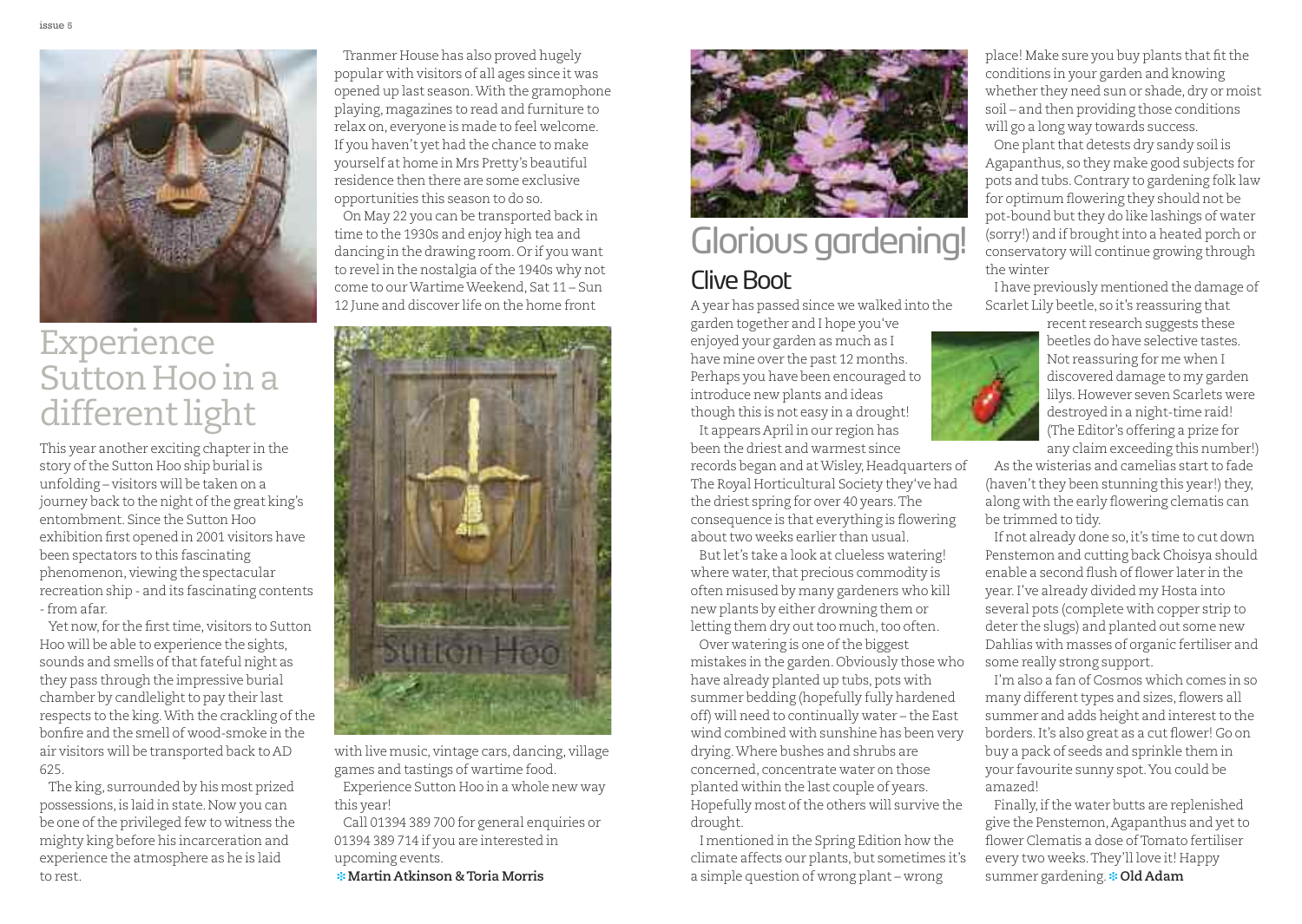

## Eyke Primary links with school in India

on (Cushing) and I recently returned from a four week trip to India, inspired by John Sargeant's television on (Cushing) and I recently returned<br>from a four week trip to India,<br>inspired by John Sargeant's television<br>series on the Indian railways. We also visited a charity school at the small town of Kalimpong in North East India which Ron's sister Dorothy had championed along with her friend Annie Harris.A considerable sum of money was raised by them through St. Thomas's Catholic Church in Woodbridge, allowing the school to come into existence. Sadly, Dorothy died four years ago so we wanted the opportunity of seeing the fruits of her labour.

Kalimpong is an old colonial town that lies in the state ofWest Bengal and is renowned for its educational institutions, children from all over India, as well as abroad, come to study there. However, in India education has to be paid for meaning that countless children do not have the opportunity to go to school. Many poor families don't want their

children to be educated, considering them to be of more value working in the fields or caring for the family cows.

Fifteen years ago a young teacher called Praveena Agrawal (above left) met an English gap-year student from Woodbridge called Martin Punaks to whom she revealed her dream of opening a small charity school for the very poor children of Kalimpong.As the years passed the two keptin touch until one day Praveena contacted Martin to ask whether he knew anyone who might sponsor her school.Martin's mother Angie approached members of St.Thomas's Catholic Church,Woodbridge and the charity school started from there. Initially Praveena held classes for four to six-year-olds in a room at her home but that proved unsatisfactory so she now rents three rooms in a small building just around the

corner from her house, but this is only a temporary measure. All the students are



from very poor families – Praveena vets the families to ensure that the free places only go to deserving children. She encourages parents to put some money aside for their children's future schooling as well as to appreciate how vital an education will be to their lives. At the school she employs three teachers and a helper, with lessons being taughtin English.Uniforms are supplied where possible, being passed on to others as a child leaves.Books and writingmaterials are provided free of charge as well as a snack for each child before they start the long trek home at 12.30 pm. Some live many miles away, they come onfoot withanadult who waits outside the school for the duration of lessons.

All this costs money, with the majority funding coming from the kind hearts of the parishioners of St.Thomas's.Itis a happy atmosphere in the school, with the children enjoying their time there. At the end of three years of basic education Praveena has the difficult job of weeding out the really bright kids for whom she looks for sponsors.Most sponsors come from theWoodbridge area. Each child requires around £200 each year to cover their school fees, uniforms, books and writing materials. Praveena already has the plans approved for three classrooms, toilets plus two guest rooms to be built in the grounds of her home.The guest rooms will be for gap-year students, donors, or for sponsors to be able to visit their children. They will be free of charge. She hopes that work on the permanent school will start later this year.

We spent five days living with the Agrawal family, all of whom are teachers and most



definitely philanthropists.You will always find a child sitting in their kitchen poring over homework or being helped by Praveena and her brother Peuwsh. Praveena puts much of her monthly salary into the charity school and all the family members sponsor children.

The good news is that, after discussions with the head teacher,Ann and Dorothy's Charity School is to be linked with Eyke Primary School in an effort to bring better understanding between children in India and those in Eyke. Government policy is eager for schools to have links with schools in other countries.

Wendy Kelway, Headmistress of Eyke School, tells me that her Year 5 group will be starting this project off and then working on it next year when they areYear 6. She says "in terms of benefits for our children it extends their understanding of communities beyond their own.It helps them to appreciate the schooling they have and often take for granted.In addition it helps them to help others in a way that is not just about raising money – very often charity means only money raising to them - making links and learning about others is very important and costs very little.

Thank you so much for this opportunity to enhance our school and our learning".

So it will be interesting to see how this project progresses – both in Eyke and in India. Should anyone be interested in sponsoring a child or even making a small donation to the project please ring me on 01394 460775 – I would love to talk to you. **❉ Judy Clements**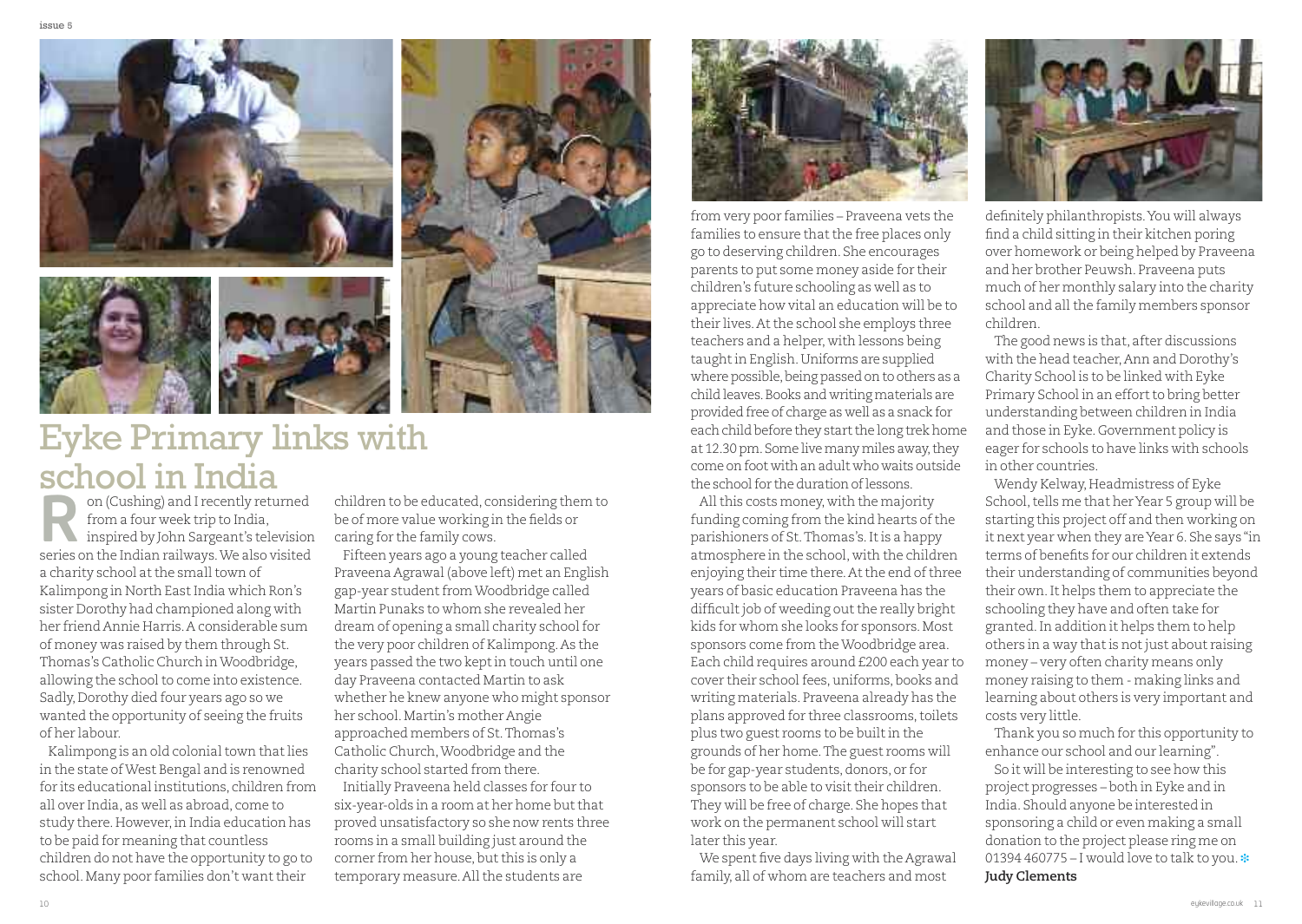# Eyke House Nazi plane mystery



A very interesting message was recently sent to our village website.A Mr Frank Barlow had emailed to say that he had been billeted to a rectory in Eyke atthe beginning ofWW2.He recalled that a German plane had crashed in the garden next to where his pram usually stood. Luckily he and his mother had left two days earlier!

Many people in this village know the story ofthe Eyke plane crash. For those who don't – here itis.Itis particularly interesting to me because I now live in the Old Rectory now called Eyke House

One night, at about 11.30 pm on 7 June, 1940, a German seaplane, possibly thinking it was over the sea on account of the mist on the meadows, bumped on the field below the garden and finally crashed atthe bottom of the Old Rectory garden. A new rectory had just been built next door.The magnetic mine it was carrying exploded and blew the plane back over the hedge again.

The impact caused all the windows and some of the frames to be blown in and practically every door to be blown out.One of the late Rector's sons,Tom, was propelled down the corridor.The maid rushed into his mother, Nora Darling's room and said "Oh Mam" and put her leg through a hole in the floor, later to be extricated by Tom. Hence the

story of how she was found hanging from the ceiling!

Margaret Darling reported how lucky it was that the plane hadn't landed in the village street.As it was,most homes suffered some damage with windows imploded.

What of the crew? Only one of them was found alive when villagers rushed to investigate. He was taken to Two Barns, the local Red Cross post, but died on the way to hospital.

At the time the whereabouts of the crash was kept secret – the papers simply said it was in a village with two rectories.It was not until recently when I read the newly published *Darlings of Eyke and Nimmos of Falkirk* (in which the image,left, appears) by a relative of the Darling family that I came across a fascinating footnote to the above.It was found in a newspaper cutting of 1958. The incident was, at least for a time, one of the war's greatest mysteries,for it was discovered that the seaplane had been sent out on a mine-laying expedition and when it dropped into the vicarage garden it was over 200 miles off course. Royal Air Force officers examined the plane, but were completely baffled – quite unable to find the reason for the plane having gone so far astray in its mission, or any cause of the crash.

But a local police doctor atlast solved the mystery, when he made a second examination of the dead pilot's body – if he had been content with his first examination the mystery would never have been solved. He found that the pilot had been shot in the back of the head with a .32 Walther pistol. His identity and that of the navigator were at last established and the significance of the shot became apparent when, in each man's pocket, an identical photograph of the same girl was found. **❉ Isabelle Abu-Hejleh**

have long been a fan of MarkTwain who had a wonderful ability to impart wisdom have long been a fan of Mark Twain when a wonderful ability to impart wish into a very few words. There was one occasion when he elected to defend a lab occasion when he elected to defend a land purchase policy by using advice reported to have been given to a nephew.He counselled the youth to "buy land young man, they've stopped making it."I wonder if Suffolk Coastal were listening?

A few years back, we were introduced to 'global warming' which quickly evolved into the arguably more accurate"climate change". Sadly, recent reports appeared to discredit all of

that, through

leaked e-mails, sceptics, forecasts of barbeque

summers/mild winters and the usual media frenzy when they sense the opportunity to criticise scientists or experts.

lead appear some eight or nine days earlier

Although a recent BBC weather summary has stated April was the hottest for 350 years, the great risk is that a creeping apathy starts to develop.This must now be a concern when opinion polls tell us that up to 35% of people no longer think that the climate is changing.

The BritishWildlife magazine had an article highlighting the activity of the UK Phenology Network which collates records



of the timing of more than 150 spring and autumn events. Some of these are as simple as the firstleafing of Pedunculate Oak but when linked to other information, such as average temperatures, we can look back over many years and see trends that are important.

Weather varies enormously from year to year and that may be sufficient for those who wish to deny climate change.

The evidence, however, is overwhelmingly the other way when we are able to take a longer term view.

> A one per cent increase in

temperature can see our Oak leaf appear some A one per centincrease in temperature can see our Oak

> eight or nine days earlier, whilst temperature records for the last decade show average springtime temperatures to be almost one and half degrees warmer than 20 years ago with a definite upward trend involved.

Our wildlife is undoubtedly being affected but there are both winners as well as losers. There are a mass of detailed long-term

records that would take pages to communicate butIthink that MarkTwain summed it up a long time ago by telling us that "climate is what we expect, but weather is what we get". **❉ Branta**

## **Swarm collection**

If you happen to come across any swarms of honey bees (here is a picture of one) please call local beekeeper Sandy Sutch on 01394 460 648 or 0773 310 5224.The end product, lovely Suffolk Honey, is also available.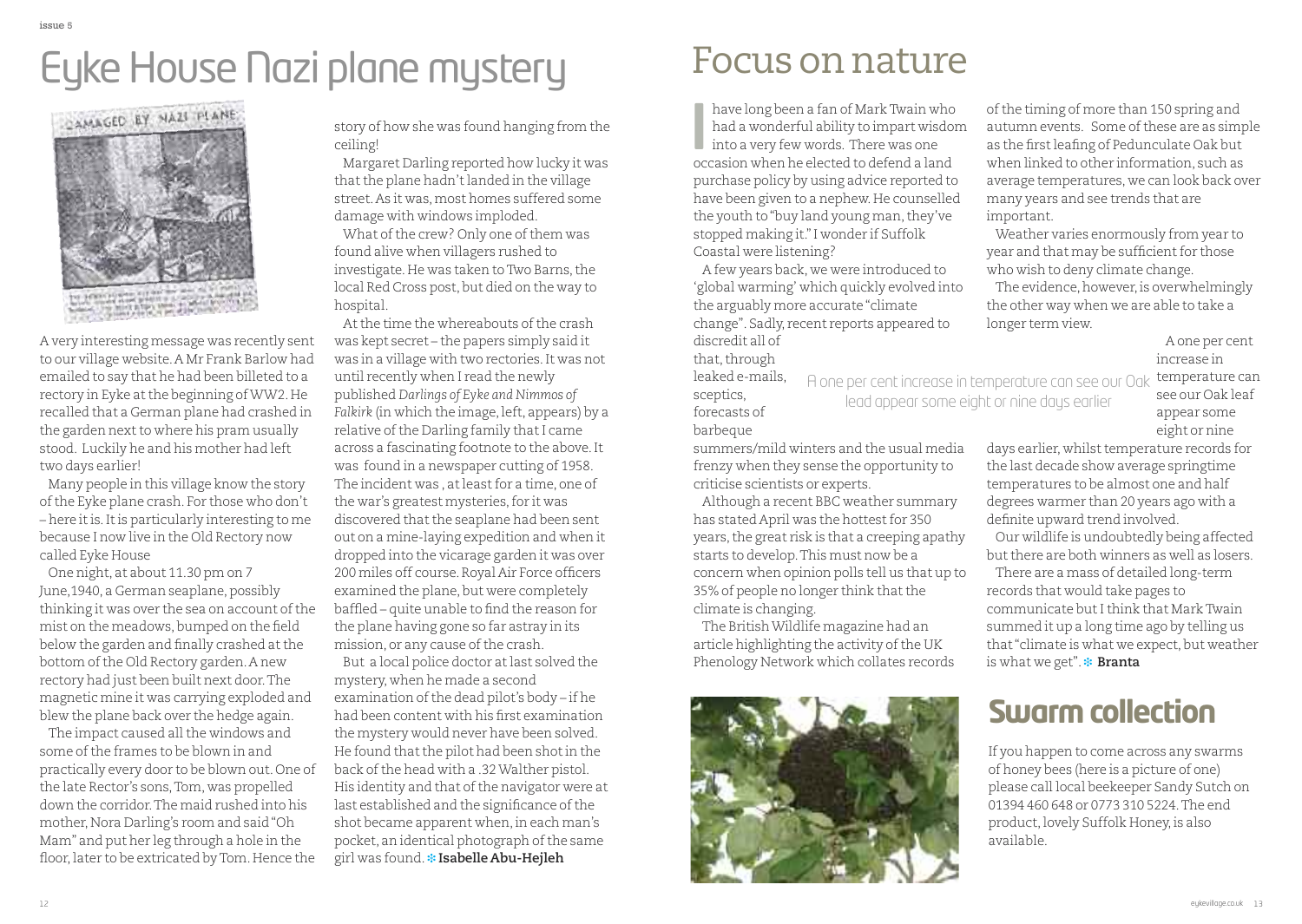





Left Tim & Ana Marr Right The Patston family have been the proud owners of theWarren since March 2008.After extensive renovations they are finally getting to enjoy the setting Visit [Eykevillage.co.uk](http://www.eykevillage.co.uk) for all pictures from this edition, plus a downloadable pdf version of all editions

which was beginning to fray our nerves.

The home counties didn't appeal.Yorkshire was too far away.But out on repeated drives into the countryside, we found ourselves returning again and again up the A12, each time with more seriousness ofintent.

My 16-year-old self would have snorted with derision, but we had fallen in love with the landscapes, the big skies, the water meadows, the laid-back approach to life, the churches, the pastel-shaded cottages. It was going to be Suffolk.

We knew we were going to live in this house as soon as we laid eyes on it – there was never a second of doubt.What we didn't expect, though, was how welcoming and friendly Eyke would be as a community: we have been here nearly five years now, and have made so many lovely friends.

We still have to travel for work – so far this year,Ana has been to India,Tanzania, Peru, France, South Africa and Holland – but every time we get back to Eyke, it feels a little harder to leave. In fact, it just feels like home.

Pity it took me so long to realise that this was the place. **❉**

# **Now &Then: Ufford Road Cottages**

#### **Tim & Ana Marr**

I should start by coming clean: for years, I was never really that keen on Suffolk.I grew up in West Yorkshire, but my maternal grandparents lived near Beccles, and three or four times a year our family would go and stay with them.

Later my uncle and his family settled near Bungay, so I became even more familiar with the county, or at least that part of it. The trouble, of course, was that with typical teenage truculence I put up determined resistance to the subtle charms of East Anglia.I didn't know any anyone.I missed my friends,my electric guitar (I wasn't allowed to take it with me, of course) and a cultural and social life that revolved around such delights as punk and reggae gigs in Leeds and subterranean curry houses in Bradford.To me, Suffolk was the place where Nothing Happened. In short, it was entirely wasted on me.

It was to be the best part of three decades before I realised the folly of my youthful ways, and then it was pretty much accidental.In the meantime, after studying languages and linguistics at university,I had started off what turned out to be a highly peripatetic period by going off to teach in Lima, Peru in the 1980s.

The upside to this is that I thereby met Ana, who is a native of Lima and was working as an economist atthe Peruvian Central Bank (we got married in 1988).The downside was that through a failure of research – or rather, a failure to do any research at all – I had neglected to acquaint myself with the fact that Peru was atthat moment struggling with the murderous Maoist rebels known as

the Shining Path and an annual inflation rate of 20,000%.It was a lively few years,to say the least: we put up with curfew, bombs, blackouts and food queues, but when it got to the point of mortars being fired at Ana's office building from neighbouring rooftops, we thought maybe it was time to leave.

Over the next few years we continued to work and study all over the UK and abroad. A good chunk of this was spent in Bangkok, where I worked for the British Council and Ana was an economic researcher.

We then both managed to win scholarships to do PhDs (note to younger readers: there was a time when the government would give you money to go to university).

Mine actually entailed another couple of years doing fieldwork in Peru, where things had, mercifully, quietened down a little. And so we made the move into academia, both getting university posts in London (Ana's in development economics, mine in linguistics) and settled down in east London.

Time passed, and then, unexpectedly, the Suffolk bug bit.We had been looking to buy a house somewhere in order to spend atleast half of our time away from the inner city,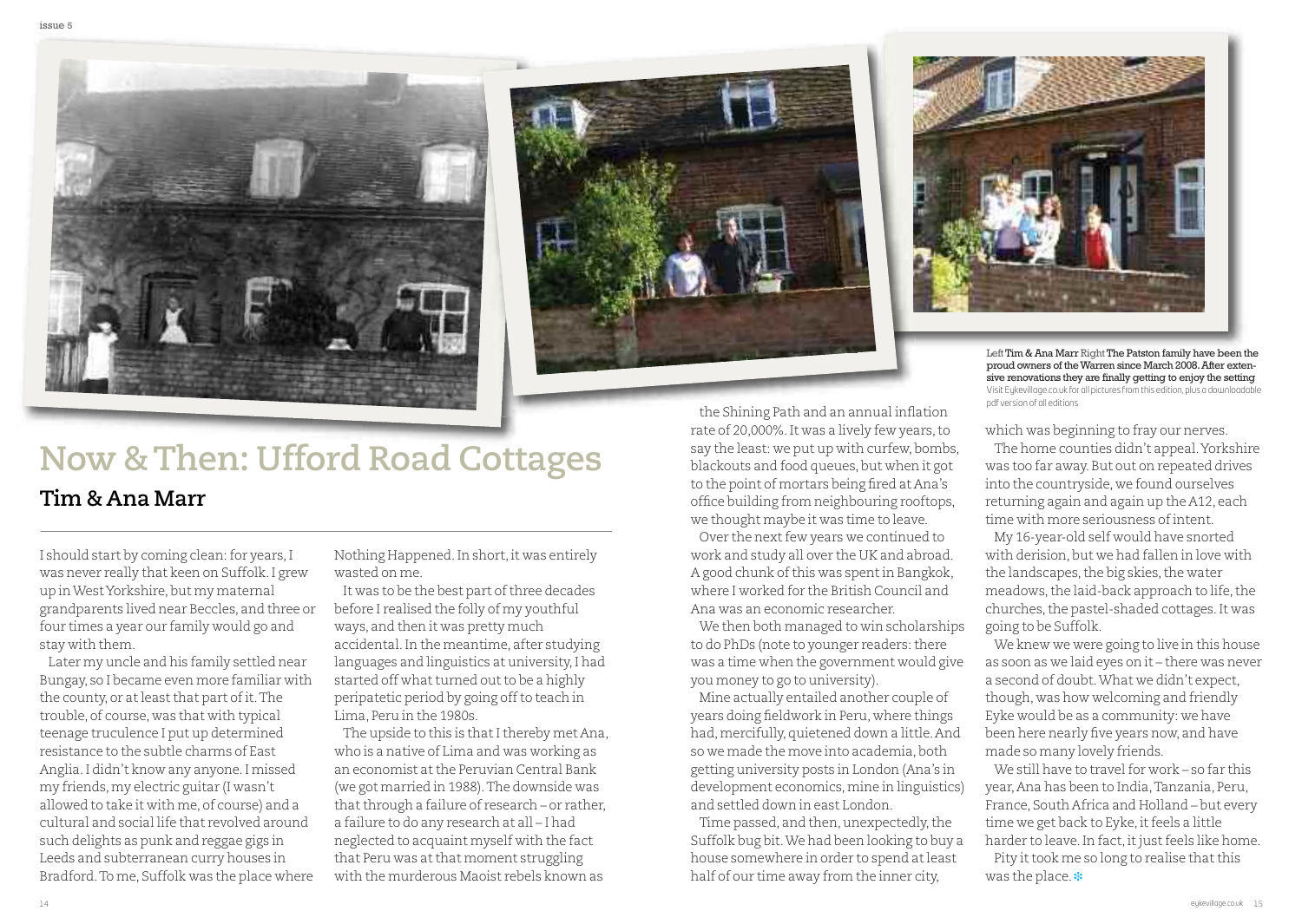### issue 5 **Mind your fingers!**

### **Simon Sutch**

Simon, or Dr Dolittle as he perhaps should be called, is on the trail of some furry friends

ou'll have to look quite carefully atthe below picture to see what is in the trapping cage. **V** ou'll have to look quite carefully at<br>the brown shape within is a water vole. If<br>the brown shape within is a water vole.

must say I regret not puttingYoung Ratty into an all white, cage free environment. Then we could have indulged in a proper photo session before releasing him to slip silently back into the water. Next time......

Ifound him in a mink trap on Easter Sunday afternoon and don't think he had been there very long. Excluding the length of



his tail,he was about 7"(18cm) long and he weighed in at 242g - about 9oz.That marks him as being a young adult and hopefully he'll have a good couple of years ahead of him, doing what he likes, in Eyke.

His presence in the trap is extremely good news as the water vole has been in serious decline since the 60s – in factitis the most rapidly declining mammal in the whole of the UK.Although they look like rats and indeed are often referred to as water rats, water voles are peace loving, vegetarian hippies. They eat grass, sedge and rushes and are live and let-live, long term residents of these 'ere parts.

They became severely marginalised with



the arrival of the North American Mink. These aggressive interlopers won the turf wars and just about obliterated Ratty from our waterways.This occurred over three decades.

Mink were imported into the and quite intensively farmed during the'60s and'70s. The fur was valuable as the Mink Coat was a desirable fashion item for some. Mink escaped from the farms; Animal Rights Activists liberated mink. Tough and hardy mammals, they soon spread their way



through our waterway habitats.

I make less apologies for the caged aspect ofthe photo above as putting a mink into an all white, cage free environment to indulge in a proper photo session would be as sensible as using a chain saw to trim your nails. The  $mink$  is about twice the size of a water vole. weighs about the same and is one tough hombre.

SuffolkWildlife has been coordinating a project for some years now to encourage the return oftheWater Vole to our streams and rivers. In that time over 2000 mink have been trapped and if you are lucky you'll see a Water Vole or two around here. Keep your eyes open!

# Pettistree Region Oil Purchasing Syndicate: PROPS

PROPS (Pettistree Region Oil Purchasing Syndicate) has been set up to buy oil, at bulk prices, on behalf of the residents of all the villages in the wider area around Pettistree andWickham Market.

Principal benefits:

- Lower prices
- Stabilised deliveries
- Less impact on local roads

• Less Hassle - we do the phoning The service is FREE to join and is operated by PROPS on behalf of the residents of our villages with the assurance thatthe syndicate has absolutely no connection with

the oil industry and is carried out on an entirely voluntary basis.

- The scheme operates on 5 simple steps:
- Members advise their requirements to the PROPS syndicate by e-mail.\*\*
- PROPS aggregate the individual requirements to achieve a total bulk figure.

• A number of suitable suppliers are contacted for the best possible price and delivery.

- Members requirements are forwarded to the chosen supplier for delivery.
- Member makes their payment directly to the supplier.

Orders will be placed six times a year at a frequency to coincide with average usage. Currently the cutoff dates are:

- 5 July 2011
- 13 September 2011
- 22 November 2011
- 10 January 2012
- 14 February 2012
- 27 March 2012

Dates may be subject to change according to supply and market conditions.

The current members are achieving

significant savings on the lowest'individual order' prices.The more people joining this scheme, the stronger the bargaining power, the better the terms price that can be achieved.

To join, fill out and return the registration form which can be downloaded here: http://www.pettistree.suffolk.gov.uk/PROPS. html- click Registration Form (Word format).

This is a local community initiative.If you do not use heating oil please pass this onto a friend, relative or neighbour in the spirititis intended so they may enjoy the benefits.  $\ast$ 



#### **GENERAL BUILDERS AND PROPERTY MAINTENANCE**

Brickwork, Roofing, Plumbing, Carpentry, Paint ing and Decoratino, Purpose made Joinery

A comprehensive service - no job too small

Webste www.houchel.com Email: enquiry: hour: heli@btintemet.com

### **WOODBRIDGE** 01394 38 38 38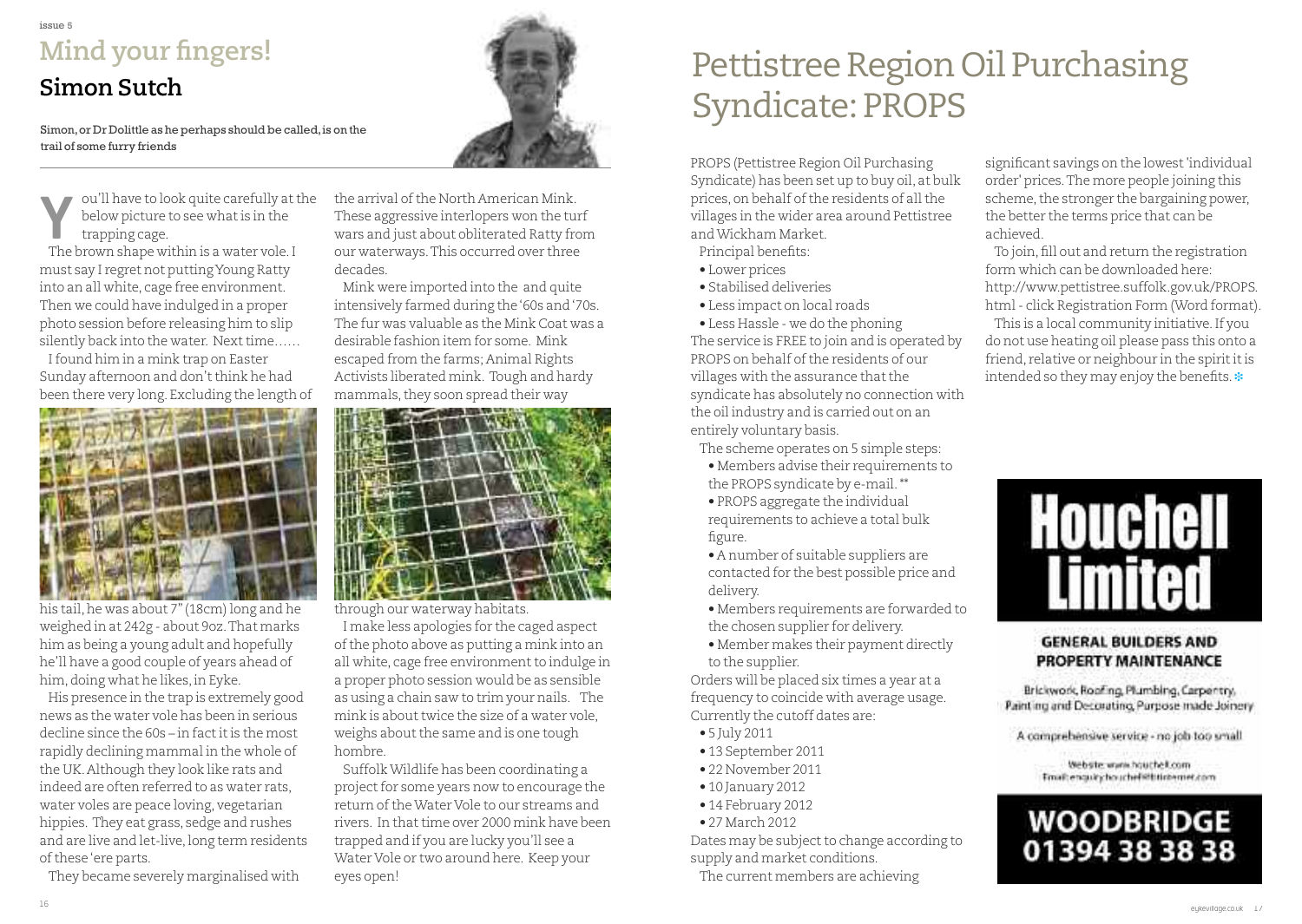#### i s s u e 5 Parish Council update  $\bf{E}$  lection results



Following election day on May 5th, Eyke has a group of seven parish councillors elected for a four-year term.

The 'new' Parish Council consists of six councillors who were on the last Council, and one new member, Chris Mutten, who has lived in Eyke for many years where, with his wife, he has raised his family. Richard Adams, who has lived in the village since 1982, and was a councillor for 12 years, much of the time as vice-chairman, decided not to stand for re-election.

Grateful thanks are due to him for the time and energy he has given to the work of the council, and best wishes for the future.

Only about a sixth of the 369 Suffolk local councils needed to hold an election because more candidates stood than there were seats to be filled. Some did not have enough candidates to fill all the available places: these vacant seats will be filled by the new councillors co-opting volunteers, once they are in office. Luckily, in Eyke, there were the requisite number of candidates to fill the seats.

The lack of candidates standing for election is a concern across the country. Certainly 20 or more years ago Eyke expected to hold an election, and the results were eagerly

awaited afterwards. People seem to have busier lives today, and the focus of much of their interest and their work lies outside the village. Many people think there is no point: the parish council has no teeth, and decisions are made by higher and more potent levels of local and national government.

However, the parish council is itself a level of that government, and has certain important powers, and anyone reading the papers and listening to the news in recent months will know of the current drive by government to empower the man in the street through the Localism Bill. So, the councillors who have taken up the challenge for the next four years are:

Isabelle Abu-Hejleh, Eyke House, Eyke 01394 460 263 iahejleh@aol.co.uk

Canda Atkinson, Trinity Cottage, Eyke 01394 460 721 c a n d a 1 2 3 @ b t i n t e r n e t . c o m

R o n C u s h i n g , 1 9 5 T h e S t r e e t , E y k e 0 1 3 9 4 4 6 0 7 7 5 roncushing@hotmail.co.uk

Chairman: John Fleming, Low Farm, Eyke 01394 460 510

Chris Mutten Manor Cottage, Eyke 01394 460 297 muttenc@globalnet.co.uk

Vice-Chairman: Sandy Sutch, Reeves Hall, Eyke 01394 460 648 sandysutch@hotmail.com

Mervyn Whitmore, 6 Church Lane, Eyke 01394 460491

We wish them all good luck, and thank them for their public spiritedness.. \* Jackie Pooley, Clerk to Eyke Parish Council.





# JUST TILES

Mosaic Specialist Mosaic Specialist **C e r a m i c •** Slate • Terracotta • **M a r b l e •**

Visit your Local Specialist

Smithfield, Melton, Woodbridge, Suffolk IP12  $1NH$ Tel: Woodbridge 01394 382 067



Amy Goodchild and Sarah Jacobs